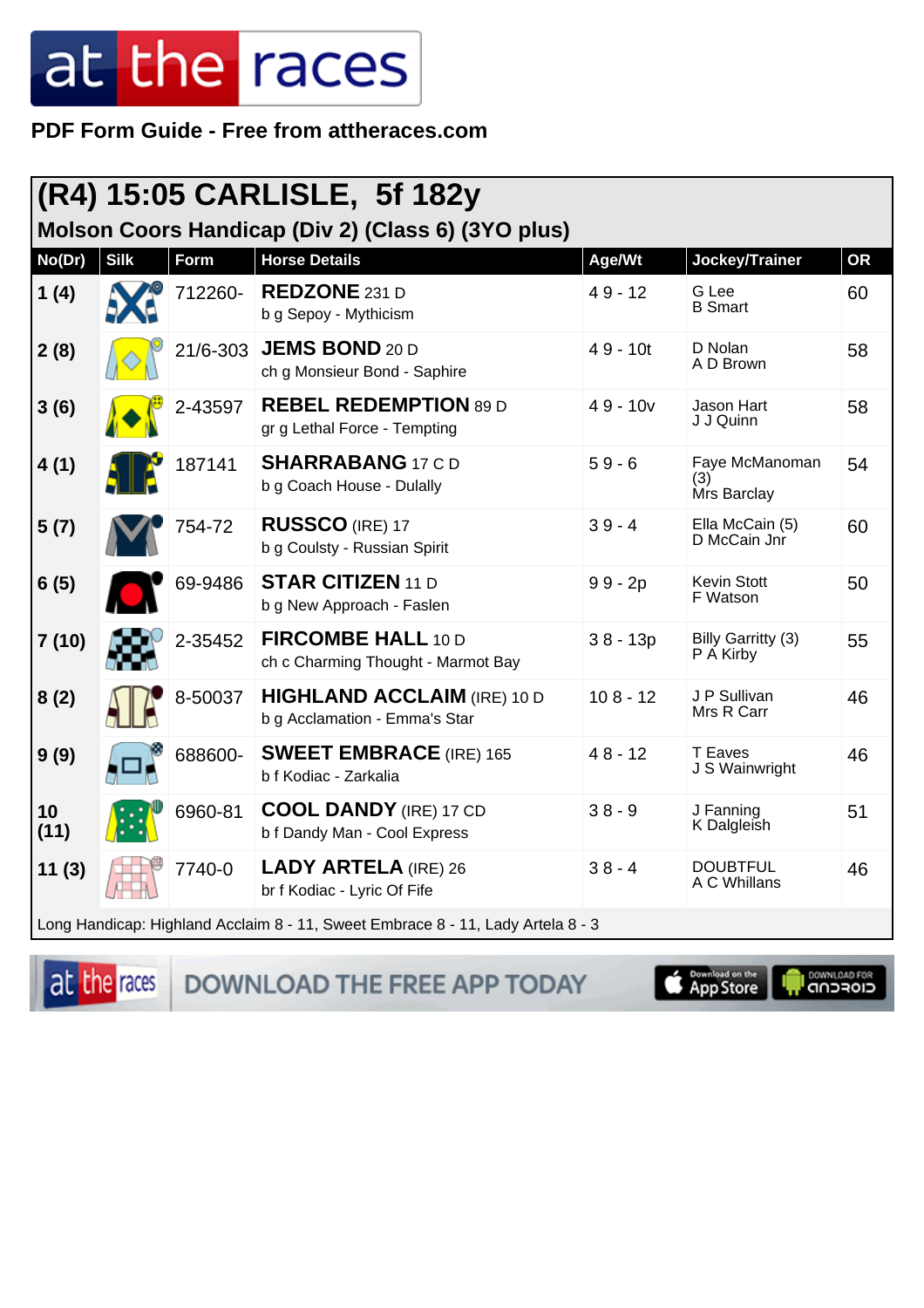PDF Form Guide - Free from attheraces.com

| $(R5)$ 15:20 LINGFIELD (A.W.), 6f 1y<br>Visit attheraces.com/ascot Handicap (Class 4) (3YO plus) |             |            |                                                                        |              |                                          |           |  |  |
|--------------------------------------------------------------------------------------------------|-------------|------------|------------------------------------------------------------------------|--------------|------------------------------------------|-----------|--|--|
| No(Dr)                                                                                           | <b>Silk</b> | Form       | <b>Horse Details</b>                                                   | Age/Wt       | Jockey/Trainer                           | <b>OR</b> |  |  |
| 1(2)                                                                                             |             | 156607     | <b>ONE HART</b> (IRE) 13 D<br>br g Gutaifan - Crystal Morning          | $410 - 3t$   | Alice Bond (7)<br>James Ferguson         | 82        |  |  |
| 2(3)                                                                                             |             | $4/1 - 27$ | <b>TOMOUH</b> (IRE) 26<br>b f Dubawi - Sundrop                         | 4 10 - 0v1t1 | Oisin Murphy<br>S bin Suroor             | 79        |  |  |
| 3(5)                                                                                             |             | 213491     | <b>INVINCIBLE LARNE</b> (IRE) 48 CD<br>b g Invincible Spirit - Caphene | $510 - 0p$   | Callum Shepherd<br>M Quinn               | 79        |  |  |
| 4(1)                                                                                             |             | 1-14221    | <b>MAMILLIUS</b> 17 CD<br>b g Exceed and Excel - Laika Lane            | $89 - 13$    | P Cosgrave<br>George Baker               | 78        |  |  |
| 5(7)                                                                                             |             | 49-113     | <b>BILLY MILL 44 D BF</b><br>b c Adaay - Phantom Spirit                | $39 - 7$     | Dane O'Neill<br>R Hannon                 | 80        |  |  |
| 6(4)                                                                                             |             |            | 11/9395- EPSOM FAITHFULL 283 D<br>b f Coach House - La Fortunata       | $49 - 7$     | <b>Charlie Bennett</b><br>P Phelan       | 72        |  |  |
| 7(8)                                                                                             |             | 12-4614    | <b>BABA REZA 20 CD</b><br>ch g Garswood - Friendship Is Love           | $39 - 6t$    | David Probert<br><b>Mohamed Moubarak</b> | 79        |  |  |
| 8(6)                                                                                             |             | 408-570    | <b>RIVERS LAD 23</b><br>b g Adaay - Siena Gold                         | $38 - 2$     | L Morris<br>Robyn Brisland               | 61        |  |  |

at the races

DOWNLOAD THE FREE APP TODAY

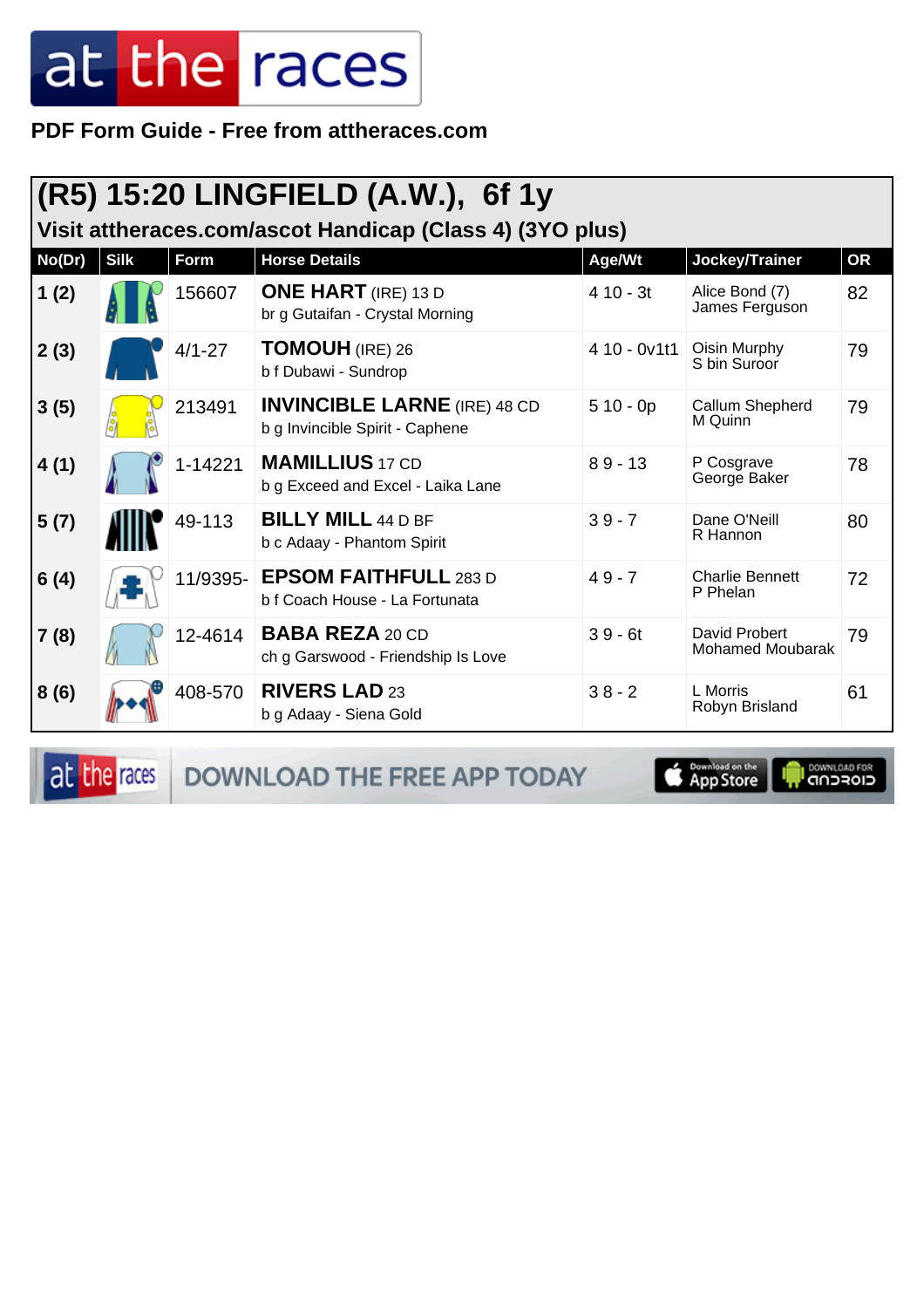PDF Form Guide - Free from attheraces.com

| (R6) 15:50 LINGFIELD (A.W.), 1m 7f 169y<br>Sky Sports Racing Hd Virgin 535 Handicap (Class 6) (3YO plus) |             |           |                                                                           |             |                                             |           |  |
|----------------------------------------------------------------------------------------------------------|-------------|-----------|---------------------------------------------------------------------------|-------------|---------------------------------------------|-----------|--|
| No(Dr)                                                                                                   | <b>Silk</b> | Form      | <b>Horse Details</b>                                                      | Age/Wt      | Jockey/Trainer                              | <b>OR</b> |  |
| 1(9)                                                                                                     |             | 092004-   | <b>MANZIL</b> (IRE) 240<br>ch g Bated Breath - Pointed Arch               | $610 - 0$   | Liam Jones<br>L Carter                      | 61        |  |
| 2(10)                                                                                                    |             | 7207-82   | <b>TIN FANDANGO 27 CD</b><br>b g Steele Tango - Littlemoor Lass           | $610 - 0p$  | David Probert<br>M D I Usher                | 61        |  |
| 3(1)                                                                                                     |             | 5608-64   | <b>FOLLOW INTELLO (IRE) 26</b><br>b g Intello - Sauvage                   | $610 - 0$   | Dane O'Neill<br>N J Gifford                 | 61        |  |
| 4(8)                                                                                                     |             | 04873-9   | <b>BAILARICO</b> (IRE) 6 CD<br>b g Dubawi - Baila Me                      | $89 - 12b$  | <b>Thomas Greatrex</b><br>(3)<br>W Greatrex | 59        |  |
| 5(11)                                                                                                    |             | 333601    | <b>BIRD FOR LIFE 20 CD</b><br>b m Delegator - Birdolini                   | $79 - 11p$  | <b>Charlie Bennett</b><br>M D I Usher       | 58        |  |
| 6(2)                                                                                                     |             | 420-053   | GAVLAR 20 C D<br>b g Gentlewave - Shawhill                                | $109 - 10v$ | Callum Shepherd<br>M J Attwater             | 57        |  |
| 7(5)                                                                                                     |             | 5253/33   | <b>GIVEPEACEACHANCE 14 D BF</b><br>b m Declaration Of War - Mount Crystal | $69 - 7$    | Oisin Murphy<br>D J Coakley                 | 54        |  |
| 8(6)                                                                                                     |             | 19/0332   | <b>SMITH</b> (IRE) 14<br>ch g Dawn Approach - Alazeya                     | $59 - 7v$   | R Havlin<br>Mrs L Richards                  | 54        |  |
| 9(4)                                                                                                     |             | $0/0 - 8$ | <b>WINANDER 33</b><br>b g Ruler Of The World - Rydal Mount                | $49 - 7b1$  | S Bowen<br>W S Kittow                       | 54        |  |
| 10(3)                                                                                                    |             | 90525/    | <b>POSTIE</b> 613 (41J)<br>b m Medicean - Postage Stampe                  | $59 - 7$    | Jonny Peate (7)<br>Harry Eustace            | 54        |  |
| 11(7)                                                                                                    |             | 778-111   | YAGAN (IRE) (EX6) 7 C<br>b g Australia - Navajo Moon                      | $38 - 10$   | L Morris<br><b>Sir Mark Prescott</b>        | 64        |  |
| Long Handicap: Givepeaceachance 9 - 6, Smith 9 - 6, Winander 9 - 3, Postie 9 - 0                         |             |           |                                                                           |             |                                             |           |  |

at the races

DOWNLOAD THE FREE APP TODAY

**Examples on the**<br>**App Store**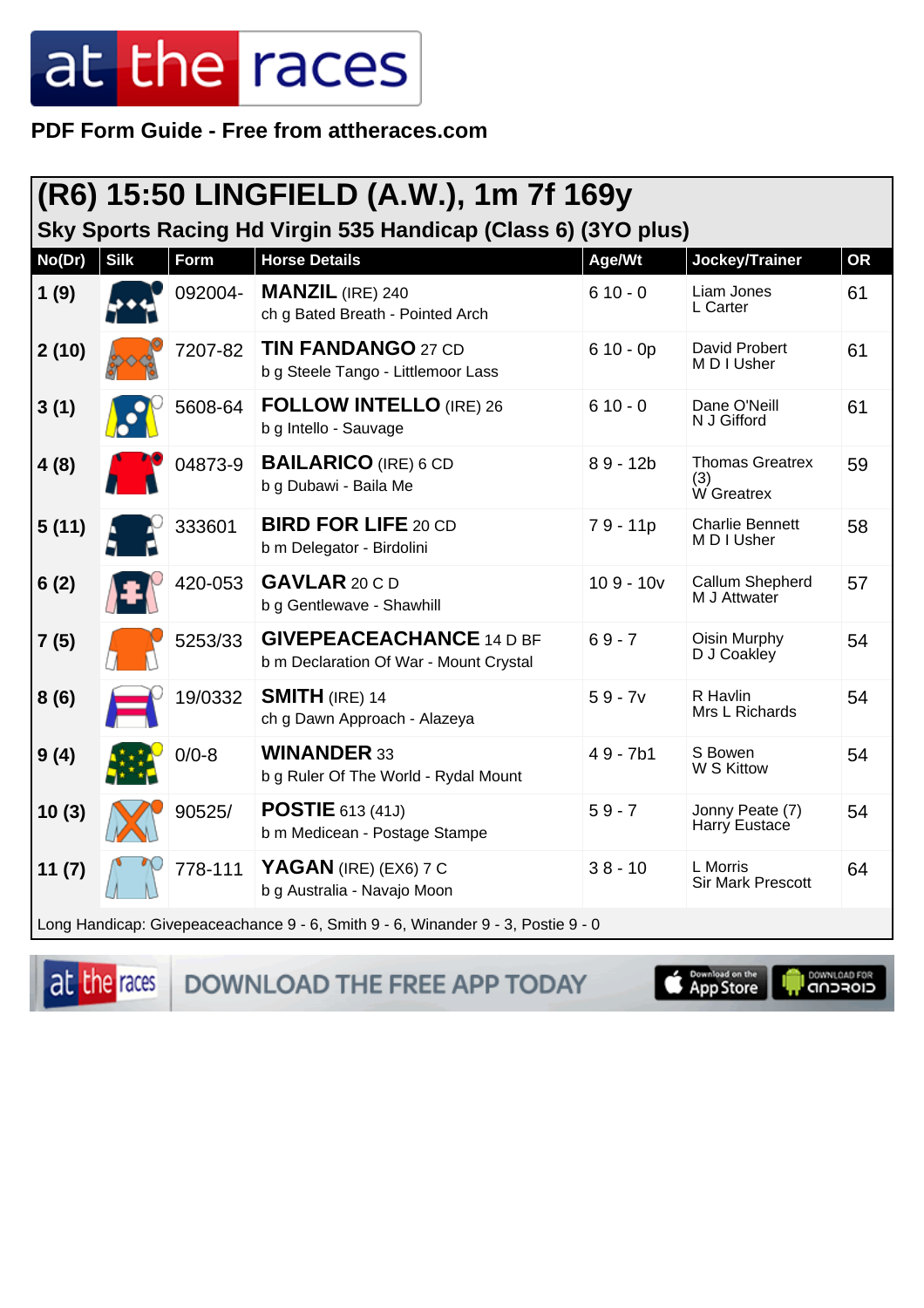**PDF Form Guide - Free from attheraces.com**

| (R6) 16:15 CARLISLE, 1m 3f 39y<br><b>Watch RacingTV Now Handicap (Class 5) (4YO plus)</b> |             |         |                                                                 |           |                                  |           |  |  |
|-------------------------------------------------------------------------------------------|-------------|---------|-----------------------------------------------------------------|-----------|----------------------------------|-----------|--|--|
| No(Dr)                                                                                    | <b>Silk</b> | Form    | <b>Horse Details</b>                                            | Age/Wt    | Jockey/Trainer                   | <b>OR</b> |  |  |
| 1(2)                                                                                      |             | 583-244 | <b>MOLINARI</b> (IRE) 24<br>gr g Mastercraftsman - Moon Empress | $49 - 7$  | G Lee<br>M Todhunter             | 70        |  |  |
| 2(4)                                                                                      |             | 322211  | <b>PUCKLE</b> (EX5) $7$<br>b f Poet's Voice - Pasithea          | 49 - 7p   | J Fanning<br>M Johnston          | 70        |  |  |
| 3(3)                                                                                      |             | 2690-34 | <b>ROCKET ROD</b> (IRE) 6<br>b g Australia - Tessa Reef         | $49 - 6$  | S H James<br>G A Harker          | 69        |  |  |
| 4(6)                                                                                      |             | 843-152 | <b>LORD TORRANAGA (FR) 12</b><br>b g Planteur - Marie Cuddy     | $69 - 2$  | <b>Kevin Stott</b><br>P A Kirby  | 65        |  |  |
| 5(5)                                                                                      |             | 028273  | <b>BETTY GRABLE</b> (IRE) 6 C<br>b m Delegator - Danella        | $78 - 13$ | Joanna Mason (3)<br>W Storey     | 62        |  |  |
| 6(1)                                                                                      |             | 616563- | <b>IOLANI</b> (GER) 270 (15J) C<br>b g Sholokhov - Imogen       | $98 - 6p$ | J P Sullivan<br>Mrs Dianne Sayer | 55        |  |  |

at the races DOWNLOAD THE FREE APP TODAY

App Store **OWNLOAD FOR**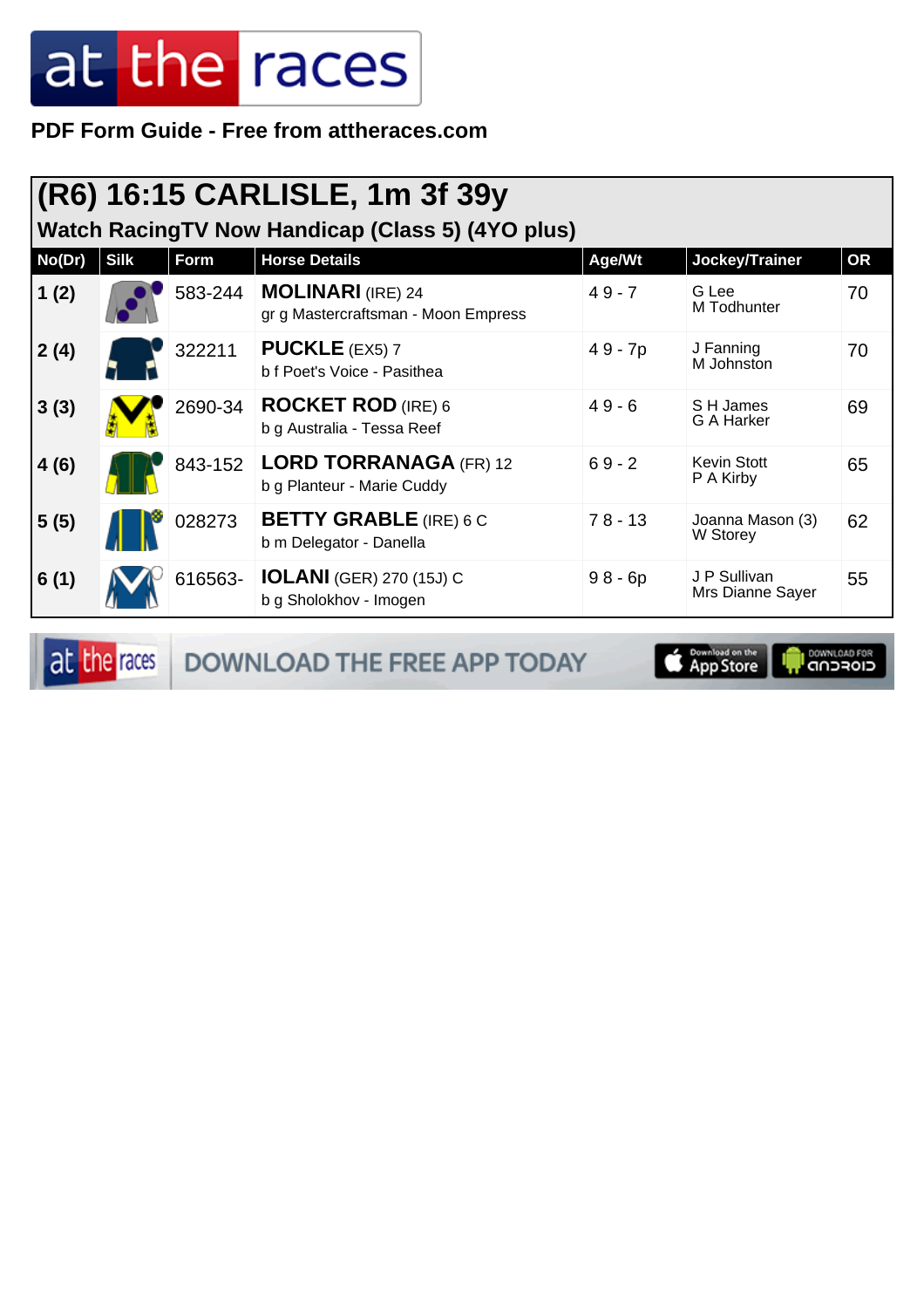PDF Form Guide - Free from attheraces.com

| (R7) 16:50 CARLISLE, 6f 195y      |             |             |                                                                          |            |                                    |           |
|-----------------------------------|-------------|-------------|--------------------------------------------------------------------------|------------|------------------------------------|-----------|
|                                   |             |             | racingtv.com Fillies' Handicap (Class 5) (3YO only)                      |            |                                    |           |
| No(Dr)                            | <b>Silk</b> | <b>Form</b> | <b>Horse Details</b>                                                     | Age/Wt     | Jockey/Trainer                     | <b>OR</b> |
| 1(3)                              |             | 1554-37     | <b>FORBIDDEN BEAUTY (IRE) 37</b><br>b f Fascinating Rock - Spanish Berry | $39 - 7$   | S H James<br><b>KR Burke</b>       | 69        |
| 2(2)                              |             | 133-        | <b>THE SEDBERGHIAN (IRE) 178 D</b><br>b f Kodi Bear - Shirley Blake      | $39 - 6h$  | Jason Hart<br>M E Sowersby         | 68        |
| 3(7)                              |             | 2-355       | <b>TELLMEYOURSTORY</b> (USA) 56<br>ch f Karakontie - Al Beedaa           | $39 - 3$   | <b>B A Curtis</b><br>M Johnston    | 65        |
| 4(9)                              |             | 88-3553     | <b>GOLDEN MELODY</b> (IRE) 16<br>ch f Belardo - Chanter                  | $39 - 1$   | J P Sullivan<br>T D Easterby       | 63        |
| 5(8)                              |             | 4249-7      | <b>PARTY REBEL (IRE) 28</b><br>ch f Excelebration - Naomh Geileis        | $39 - 1$   | J Fanning<br>M Johnston            | 63        |
| 6(12)                             |             | 33578       | <b>BRAZEN BOW (FR) 50</b><br>b f Brazen Beau - River Of Silence          | $39 - 0$   | P Hanagan<br>R A Fahey             | 62        |
| 7(11)                             |             | 934-        | <b>SCOTA BESS 185</b><br>b f Bobby's Kitten - Gotcha Good                | $38 - 13$  | S A Gray<br><b>Phillip Makin</b>   | 61        |
| 8(1)                              |             | 062-733     | <b>BEECHWOOD EMILY 19 D</b><br>b f Holy Roman Emperor - Gale Green       | $38 - 11$  | Callum Rodriguez<br>K Dalgleish    | 59        |
| 9(6)                              |             | 980-4       | <b>BILLIE'S GIRL (IRE) 27</b><br>b f Lope De Vega - Horse Sense          | $38 - 10b$ | <b>Kevin Stott</b><br>E A L Dunlop | 58        |
| 10<br>(10)                        |             | 95-0355     | <b>STRANGERONTHESHORE 17</b><br>b f Cable Bay - Stolen Glance            | $38 - 8$   | Faye McManoman<br>(3)<br>N Tinkler | 56        |
| 11(5)                             |             | 680-88      | <b>BAZZY</b> 10<br>gr f Mukhadram - Perfect Haven                        | $38 - 3t$  | Jane Elliott<br>T D Barron         | 51        |
| 12(4)                             |             | 7740-0      | <b>LADY ARTELA (IRE) 26</b><br>br f Kodiac - Lyric Of Fife               | $38 - 2$   | Cam Hardie<br>A C Whillans         | 50        |
| Long Handicap: Lady Artela 7 - 11 |             |             |                                                                          |            |                                    |           |

at the races

DOWNLOAD THE FREE APP TODAY

App Store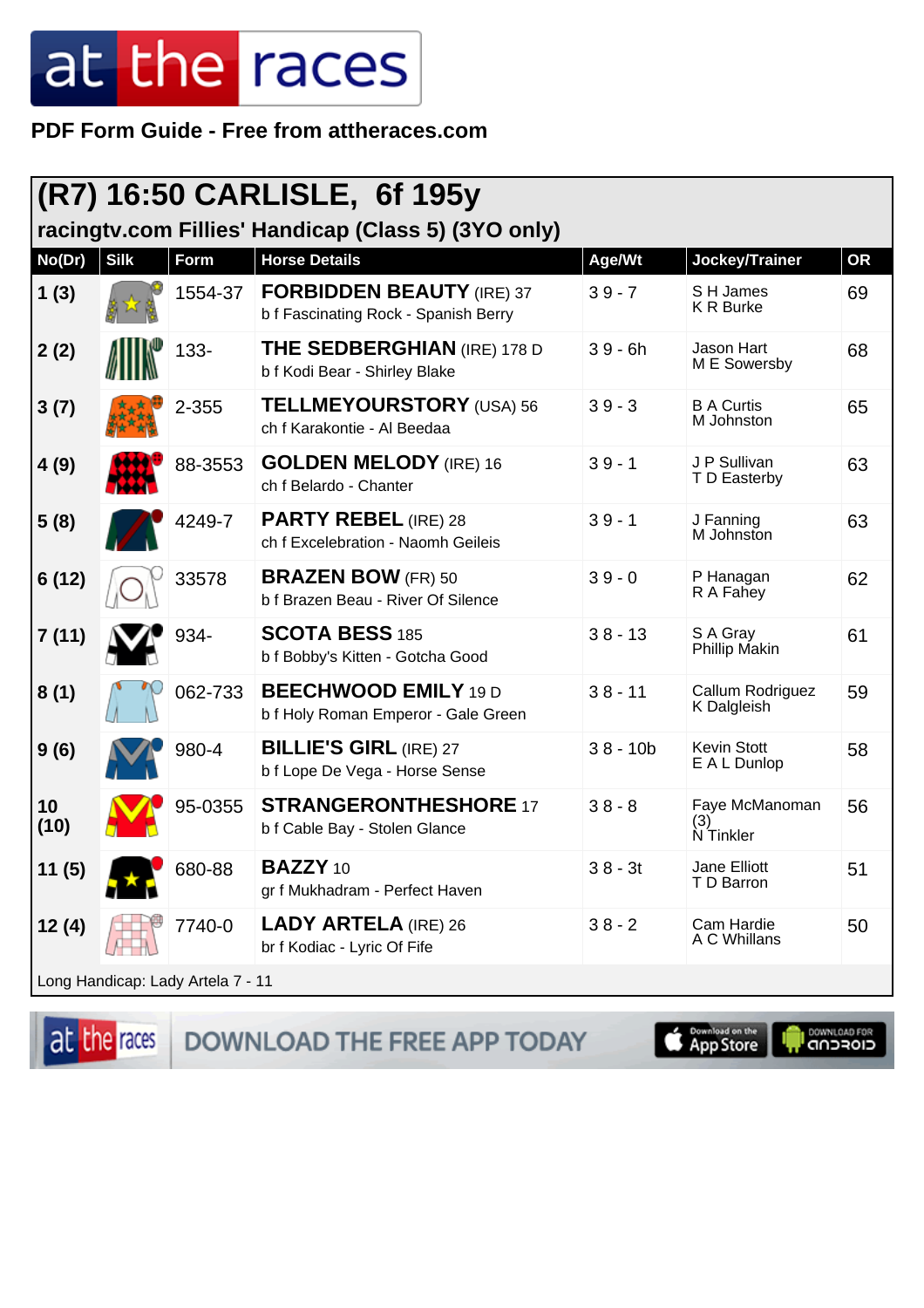**PDF Form Guide - Free from attheraces.com**

| (R8) 17:20 CARLISLE, 7f 173y<br>Cockermouth Handicap (Class 5) (4YO plus) |             |          |                                                                       |            |                                   |           |  |
|---------------------------------------------------------------------------|-------------|----------|-----------------------------------------------------------------------|------------|-----------------------------------|-----------|--|
| No(Dr)                                                                    | <b>Silk</b> | Form     | <b>Horse Details</b>                                                  | Age/Wt     | Jockey/Trainer                    | <b>OR</b> |  |
| 1(7)                                                                      |             | 435311   | <b>SIX STRINGS</b> (EX4) 6 D<br>b g Requinto - Island Music           | $79 - 8$   | S H James<br><b>Grant Tuer</b>    | 69        |  |
| 2(5)                                                                      |             | 48-4469  | <b>RUM RUNNER 20 D</b><br>b g Havana Gold - Thermopylae               | $69 - 7$   | D Nolan<br><b>G A Harker</b>      | 68        |  |
| 3(6)                                                                      |             | 79/6114- | <b>WILLY NILLY</b> (IRE) 274 (15J) D<br>b g Morpheus - Subtle Shimmer | $49 - 6t$  | Ella McCain (5)<br>D McCain Jnr   | 67        |  |
| 4(9)                                                                      |             | 865238-  | <b>PACINO 181</b><br>b g Heeraat - Ringtail                           | $59 - 6$   | P Hanagan<br>R A Fahey            | 67        |  |
| 5(1)                                                                      |             | 964-     | <b>BLUETECH 269</b><br>ch g Casamento - Tamara Bay                    | $49 - 5$   | <b>Connor Beasley</b><br>J Davies | 66        |  |
| 6(2)                                                                      |             | 63-6052  | <b>ARRANMORE 6</b><br>b g Oasis Dream - Ceisteach                     | $49 - 3h$  | D Tudhope<br>D O'Meara            | 64        |  |
| 7(4)                                                                      |             | 298/452  | ZORAVAN (USA) 17 D<br>ch g More Than Ready - Zaralanta                | $88 - 12p$ | Callum Rodriguez<br>K Dalgleish   | 59        |  |
| 8(3)                                                                      |             | 834-757  | <b>LITTLE TED 17 D</b><br>ch g Cityscape - Speedy Utmost Meg          | 48 - 12p1  | Jason Hart<br>T D Easterby        | 59        |  |
| 9(8)                                                                      |             | 609-431  | <b>DETECTIVE 17 C</b><br>b g Kingman - Promising Lead                 | $58 - 2b$  | J P Sullivan<br>Mrs Dianne Sayer  | 49        |  |

at the races DOWNLOAD THE FREE APP TODAY